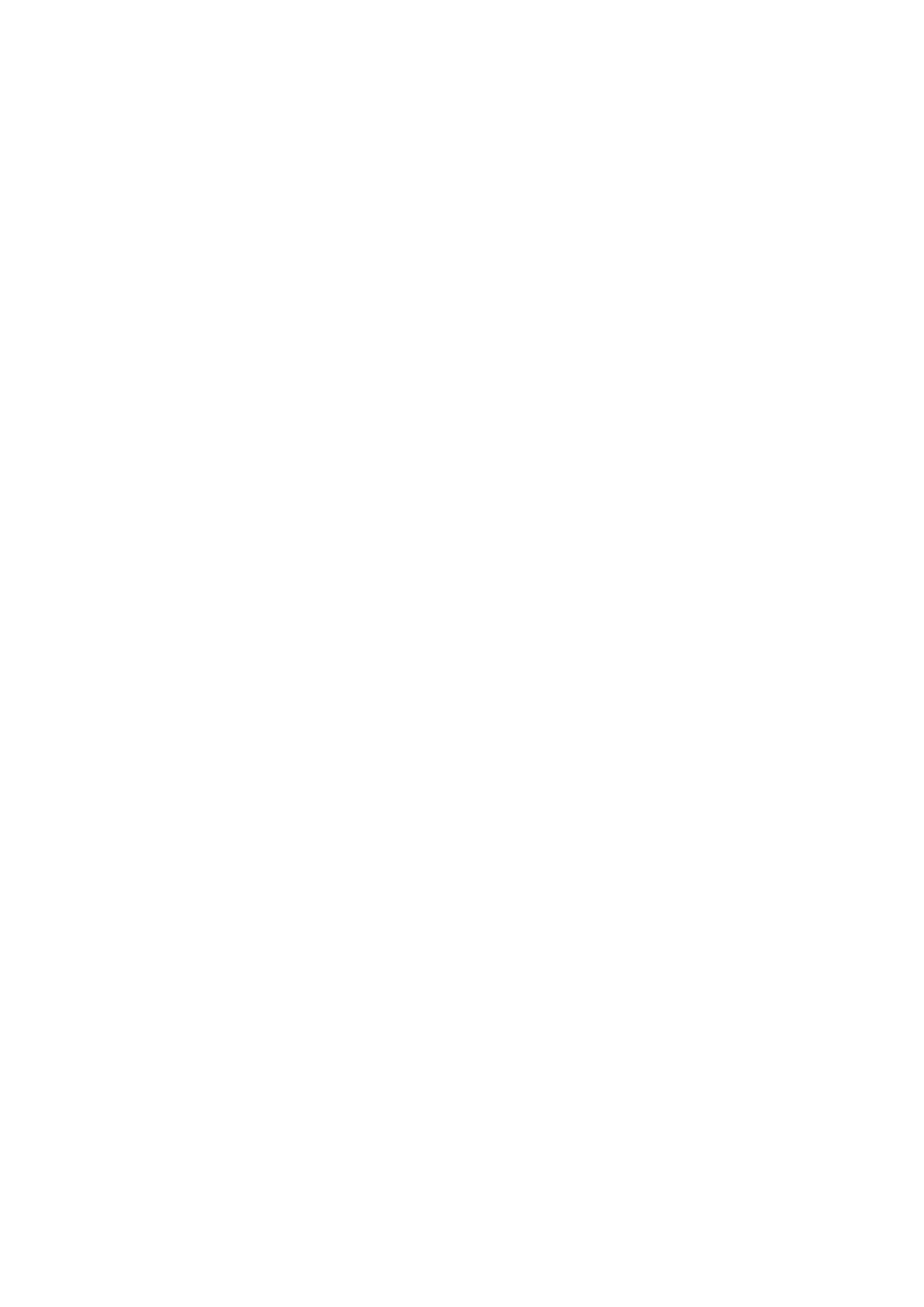In addition, it is also assumed that the pan is filled up by water at boiling temperature, and the coefficient of heat transfer between the pan and the water is 50 W/ ( $m<sup>2</sup>$  K).

Two different structures are compared with each other. In one of them, the pan wall is made of low conductive second layer material of plate (Fig. 1), whereas in another one, the metal of pan wall is as same as high conductive first layer metal as shown in Fig. 2.

After that the model reached to steady state we changed the boundary conditions of pan to analyzing the heat retaining of the model. Hence we modeled the heated pan to transfer the heat only with air in ambient temperature for cooling.

In last part we surveyed the influence of insulator on enhancing the heat retaining of cookware. We chose only model 2 for analyzing. We covered the side of pan by insulator illustrated in Fig. 3. In addition, we assumed the pan has a lid so the heat loss will not take place in inner space of pan.



**Fig. 1.** 2D bi-layer model in numerical analysis and positions of different selected nodes, named T1-T6; model 1.



**Fig. 2.** 2D bi-layer model in numerical analysis and positions of different selected nodes, named T1-T6; model 2.



**Fig. 3.** 2D bi-layer model which is covered by insulator in numerical analysis and positions of different selected nodes, named T1-T6; model 2.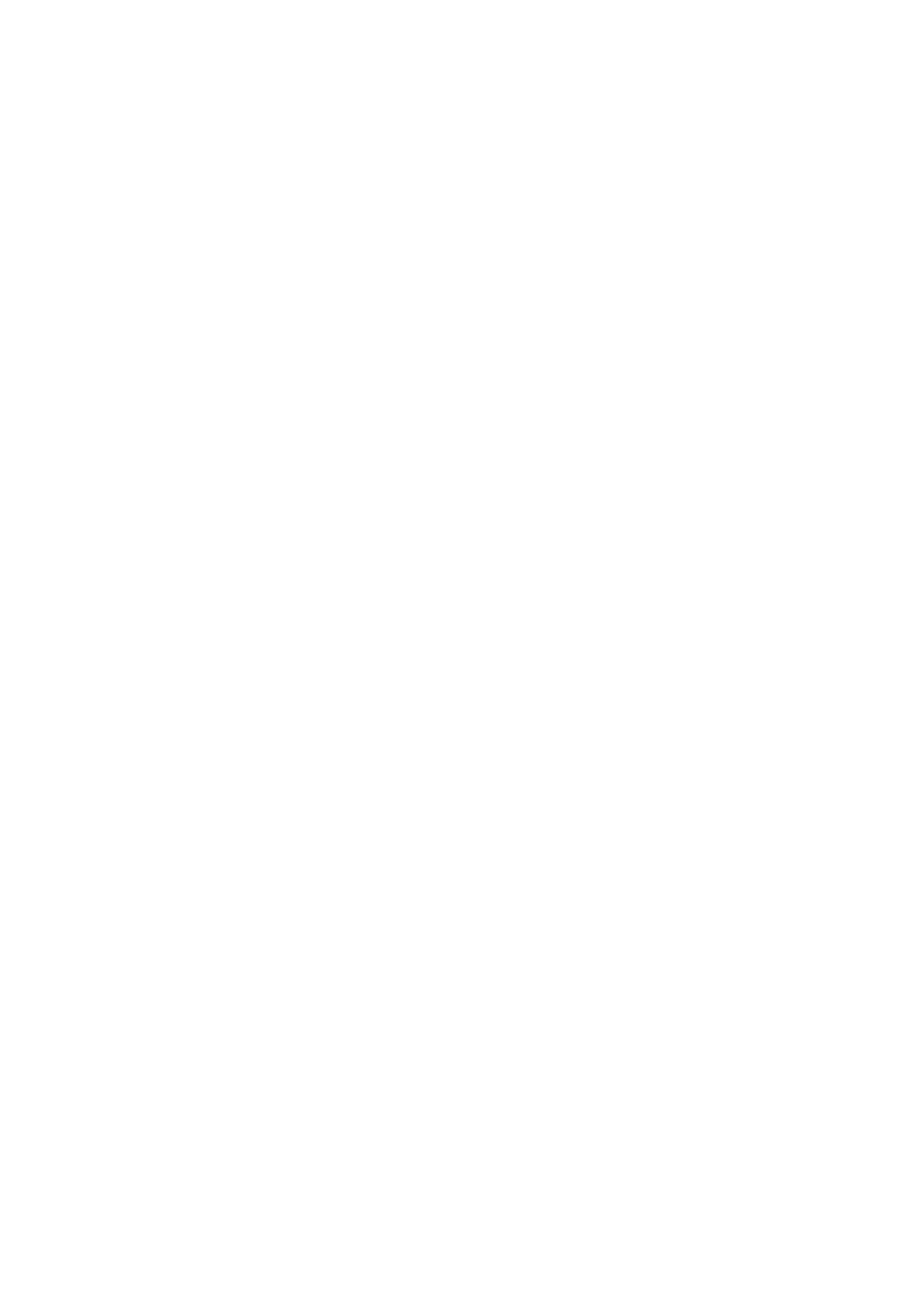Figure 6 represents the differences between time variation of temperature of T2 node in model 1 and model 2. The heat tends to transfer through the copper layer which has high thermal conductivity. Hence the wall of model 2 is heated faster and higher than model 1. Figure 6 shows the temperature of T2 node in model 2 is greater than model 1. The reason is the temperature of model 2 wall is higher than model1 wall so temperature gradient in model 2 becomes less than model 1. Subsequently the low temperature of wall in model 1 causes the high heat flux to the side of pan. Hence the heat distributes from center to side. In another word the temperature of T3 zone in model 1 is lower than model 2 so the heat distributes from the T2 zone to T3 zone. Subsequently the temperature of T2 zone in model 1 is lower than model 2 while T3 zone temperature in model 1 is higher than model 2 but in model 2 the heat is concentrated in T2 zone. Consequently the T2 node in model2 has higher temperature degree than model1 whereas the T3 node has lower temperature than model1 illustrated in Fig. 7.



**Fig. 6.** T2 node temperature changes of model 1 and model 2 over time in the range of 733 to 773 K.



Fig. 7. T3 node temperature changes of model 1 and model 2 over time in the range of 453 to 753 K.



Fig. 8. Time variation of T4 node temperature in model 1 and model 2.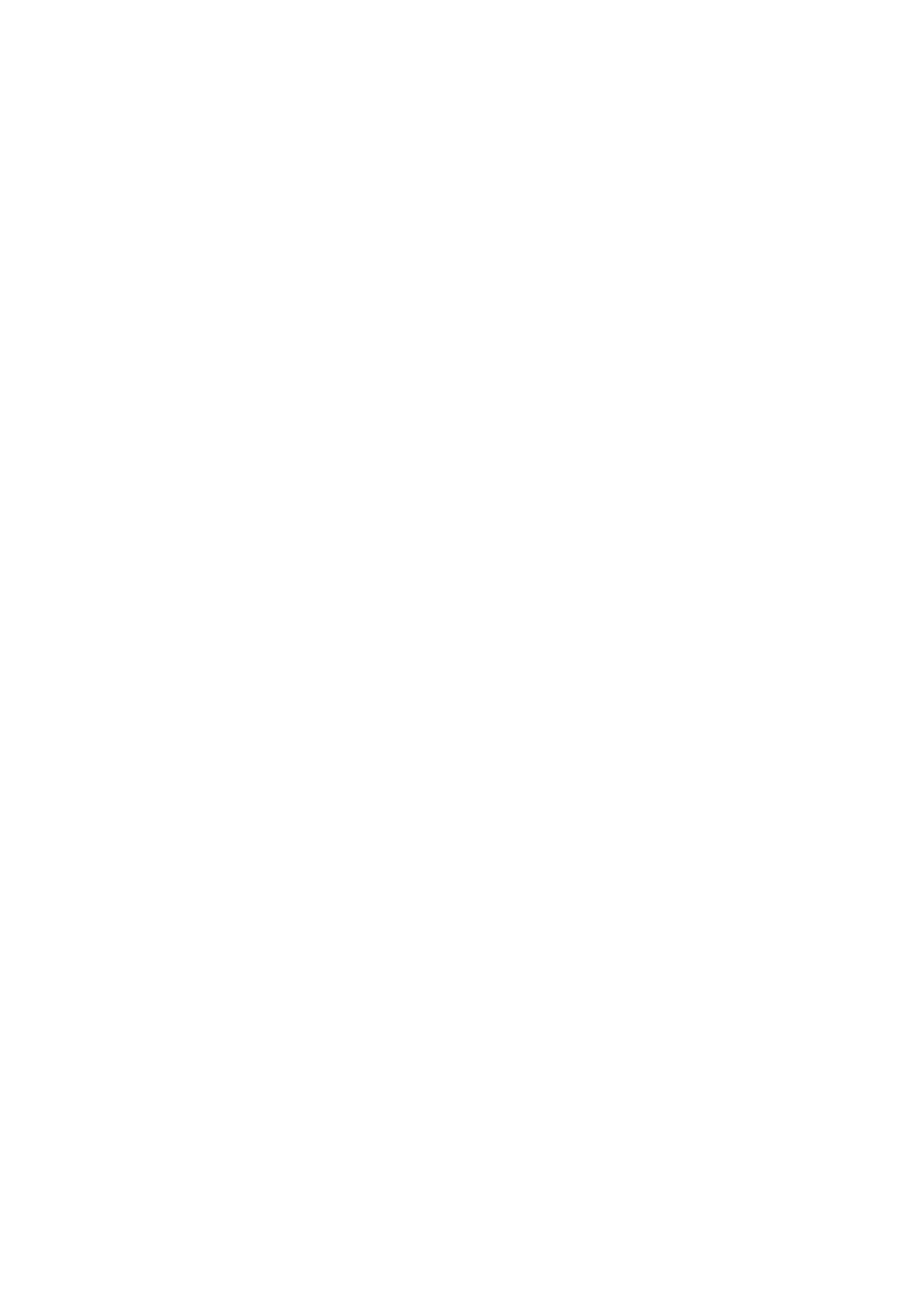cooling step is up to 20 K shown in Fig. 11. In all nodes we observed that insulated pan has higher temperature degree than non-insulated pan. It is clear insulated pan can store the heat better than non-insulated. We observe that all nodes have relatively same temperature variation.



**Fig. 11.** Time variation of differences between temperature of T1-T6 nodes of insulated and non-insulated pan in cooling steps.

## **4. Discussion**

We analyzed the result of mode l1 and model 2. The temperature distribution of model 1 on cooking surface is more uniform than model 2. We compared the uniformity of temperature distribution on cooking surface of Cu/SSt model 1 with Cu/SSt model 2 as shown in Fig. 12. This figure shows that the temperature distribution of model1 at some time near 50 degrees and at steady state about 15 degrees is more uniform than model 2.



**Fig. 12.** Time variation of differences between maximum and minimum temperature on food preparation surface of Cu/SSt in model 1 and model 2.



**Fig. 13.** Temperature distribution on food preparation surface of pan for used metals at steady state in model 1.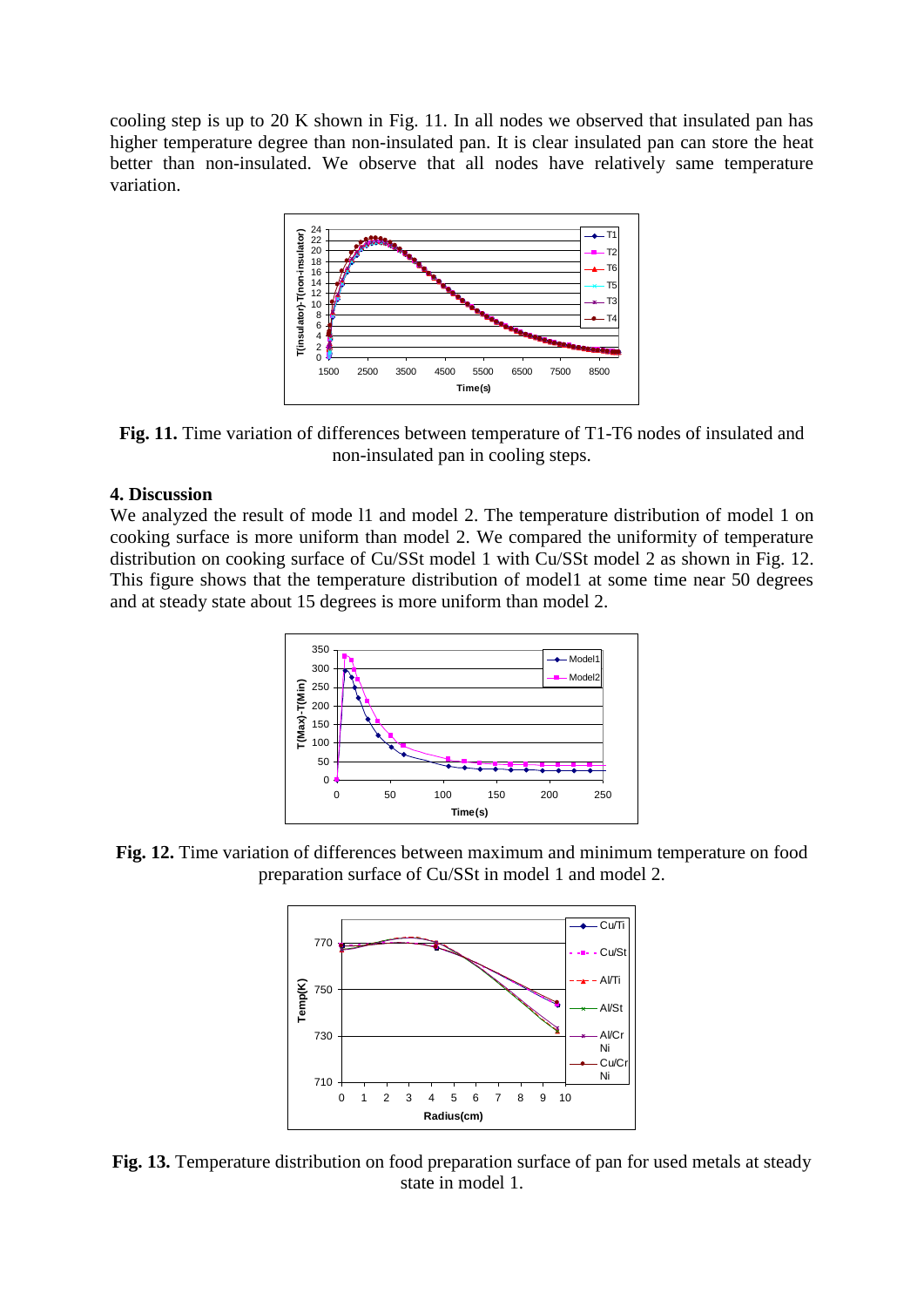

Fig. 14. Temperature distribution on food preparation surface of pan for used metals at steady state in model 2.

The temperature of T2 zone in model 2 is higher than model1 while T3 temperature is lower. Hence we compared these two temperature points with each other to find which model provides higher temperature degree on the cooking surface. First, we calculated the temperature differences of T2 zone between model1 and model 2 over time. Then we calculated this differences for T3 node too. Finally, we subtracted the temperature differences of T3 zone between two models from T2 as represented in equations 1-3 and Fig. 15.

$$
T2(t)_{Model1} - T2(t)_{Model2},\tag{1}
$$

$$
T3(t)_{\text{Model1}} - T3(t)_{\text{Model2}},\tag{2}
$$

$$
(T3_{Model1} - T3_{Model2})_t - (T2_{Model1} - T2_{Model2})_t. \tag{3}
$$

Figure 15 compared the variations of temperature differences of T2 between model 1 and model 2 with the temperature differences of T3 node between these two models over time. According to the figure it is observed that average temperature of model 1 is greater than model 2.



**Fig. 15.** Time variation of differences of T2 temperature in model 1 and model 2 with the differences of T3.

#### **5. Conclusion**

This paper describes the numerical, finite element method, analysis of transient thermal